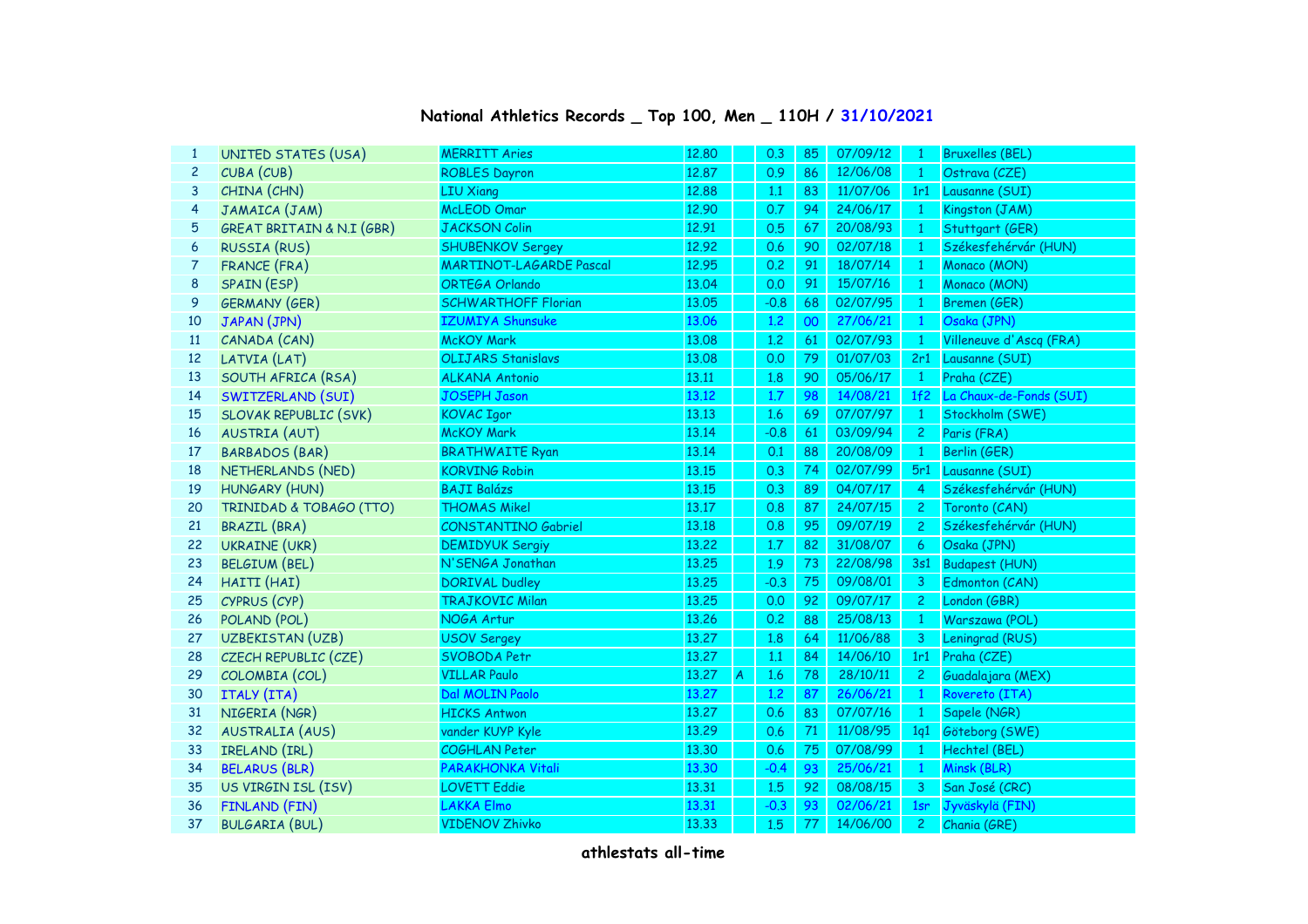| 38 | <b>GREECE (GRE)</b>     | <b>DOUVALIDIS Konstadinos</b> | 13.33 |                         | $-1.2$ | 87 | 07/07/15 | 1r <sub>2</sub> | Székesfehérvár (HUN)     |
|----|-------------------------|-------------------------------|-------|-------------------------|--------|----|----------|-----------------|--------------------------|
| 39 | ROMANIA (ROU)           | <b>BOROI</b> George           | 13.34 |                         | 1,0    | 64 | 18/06/93 | $\mathbf{1}$    | București (ROU)          |
| 40 | CHINESE TAIPEI (TPE)    | <b>CHEN Kuei-Ju</b>           | 13.34 |                         | 0.1    | 93 | 25/05/19 | $\mathbf{1}$    | Taipei (TPE)             |
| 41 | SWEDEN (SWE)            | <b>KRONBERG Robert</b>        | 13.35 |                         | 1.7    | 76 | 04/07/01 | 2r2             | Lausanne (SUI)           |
| 42 | <b>KUWEIT (KUW)</b>     | AL YOUHA Yaqoub Mohamed       | 13.35 |                         | 1.7    | 93 | 24/04/19 | $\overline{2}$  | Doha (QAT)               |
| 43 | CAYMAN ISLANDS (CAY)    | <b>FORBES Ronald</b>          | 13.36 |                         | 0.4    | 85 | 30/04/16 | 2r1             | Clermont (USA)           |
| 44 | SAUDI ARABIA (KSA)      | AL-MOUALED Ahmed Mohammed     | 13.36 |                         | 0.9    | 88 | 04/06/18 | $\mathbf{1}$    | Praha (CZE)              |
| 45 | <b>BAHAMAS (BAH)</b>    | <b>SANDS Shamar</b>           | 13.38 |                         | 2.0    | 85 | 17/06/09 | 3r1             | Ostrava (CZE)            |
| 46 | SERBIA (SRB)            | <b>RISTIC Milan</b>           | 13.39 |                         | 2,0    | 91 | 14/05/16 | 1r1             | Clermont (USA)           |
| 47 | KOREA (SOUTH) (KOR)     | KIM Byung- Jun                | 13.39 |                         | 0.3    | 91 | 13/06/17 | $\mathbf{1}$    | <b>Bangkok (THA)</b>     |
| 48 | <b>TURKEY (TUR)</b>     | <b>SEVLER Mikdat</b>          | 13.42 |                         | 1.8    | 98 | 05/06/21 | $\mathbf{1}$    | Bursa (TUR)              |
| 49 | <b>NORWAY (NOR)</b>     | <b>VUKICEVIC Vladimir</b>     | 13.42 |                         | 1.7    | 91 | 14/08/21 | 3f2             | La Chaux-de-Fonds (SUI)  |
| 50 | ECUADOR (ECU)           | QUIÑÓNEZ Jackson              | 13.44 |                         | 1,2    | 80 | 24/08/04 | 3h6             | Athína (GRE)             |
| 51 | SUDAN (SUD)             | <b>MATTEWS JOUDA Todd</b>     | 13.45 |                         | 0.0    | 79 | 04/10/04 | $\mathbf{1}$    | El-Djezaïr (ALG)         |
| 52 | MADAGASCAR (MAD)        | RANDRIAMIHAJA Joseph-B.       | 13.46 |                         | 1.5    | 75 | 24/08/04 | 5h1             | Athína (GRE)             |
| 53 | ALGERIA (ALG)           | HADJ LAZIB Othman             | 13.46 |                         | 1.5    | 83 | 13/08/11 | 1r1             | Mannheim (GER)           |
| 54 | PORTUGAL (POR)          | ALMEIDA Joa~o Carlos          | 13.47 |                         | 1,3    | 88 | 08/07/12 | $\overline{1}$  | Lisboa (POR)             |
| 55 | INDIA (IND)             | SIDDHANTH Thingalaya          | 13.48 |                         | $-0.9$ | 91 | 10/06/17 | $\mathbf{1}$    | Phoenix (USA)            |
| 56 | <b>KAZAKHSTAN (KAZ)</b> | <b>KHITRYAKOV Igor</b>        | 13.49 |                         | 2.0    | 65 | 05/07/88 | $\overline{3}$  | Tallinn (EST)            |
| 57 | PUERTO RICO (PUR)       | <b>COTTO Hector</b>           | 13.49 | $\overline{A}$          | 1.6    | 84 | 28/10/11 | $5\,$           | Guadalajara (MEX)        |
| 58 | IRAN (IRI)              | <b>ASHGARI Rohollah</b>       | 13.50 |                         | 0.1    | 82 | 01/07/12 | $\mathbf{1}$    | Almaty (KAZ)             |
| 59 | <b>DENMARK (DEN)</b>    | <b>MARTINSEN Andreas</b>      | 13.50 |                         | 1,0    | 90 | 20/06/17 | $\mathbf{1}$    | København (DEN)          |
| 60 | GRENADA (GRN)           | <b>LETT Alleyne</b>           | 13.52 |                         | 1,2    | 83 | 06/06/07 | 1s <sub>2</sub> | Sacramento (USA)         |
| 61 | PERU (PER)              | McFARLANE Javier              | 13.52 |                         | 0.0    | 91 | 26/06/16 | $\overline{1}$  | Cali (COL)               |
| 62 | LIBERIA (LBR)           | <b>ZAZA Wellington</b>        | 13.53 |                         | 1.6    | 95 | 05/06/21 | 2h1             | Miramar (USA)            |
| 63 | CROATIA (CRO)           | <b>GRABUŠIC Jurica</b>        | 13.54 |                         | 1.9    | 83 | 20/07/03 | 2s1             | <b>Bydgoszcz (POL)</b>   |
| 64 | SLOVENIA (SLO)          | <b>ZLATNAR Damjan</b>         | 13.56 |                         | 0.8    | 77 | 19/06/07 | $\mathbf{1}$    | Novo Mesto (SLO)         |
| 65 | <b>MOROCCO</b> (MAR)    | <b>KOUSSI Mohamed</b>         | 13.57 |                         | 1.5    | 94 | 11/04/21 | 1f1             | Rabat (MAR)              |
| 66 | MOLDAVA (MDA)           | <b>YENKO Aleksandr</b>        | 13.58 |                         | 0.2    | 72 | 06/07/95 | 1h1             | Gomel (BLR)              |
| 67 | GEORGIA (GEO)           | <b>ILARIANI David</b>         | 13.58 |                         | 1.8    | 81 | 15/06/12 | $\overline{c}$  | Sliven (BUL)             |
| 68 | SENEGAL (SEN)           | <b>MENDY Louis-François</b>   | 13.59 |                         | 0.0    | 99 | 18/06/19 | $\mathbf{1}$    | Bonneuil-sur-Marne (FRA) |
| 69 | <b>GHANA (GHA)</b>      | <b>IBRAHIM Yakubu</b>         | 13.59 |                         | 2.0    | 95 | 27/06/21 | 2f1             | Jacksonville (USA)       |
| 70 | LITHUANIA (LTU)         | <b>JAKSTIS Jonas</b>          | 13.60 |                         | $-0.8$ | 59 | 17/07/87 | $\overline{4}$  | <b>Bryansk (RUS)</b>     |
| 71 | QATAR (QAT)             | AL-THAWADI Mohammed           | 13.60 |                         | 0.7    | 81 | 17/10/07 | $\overline{2}$  | Hyderabad (IND)          |
| 72 | DOMINICAN REP. (DOM)    | <b>CASTILLO Modesto</b>       | 13.61 |                         |        | 59 | 16/06/84 | $\mathbf{1}$    | San Juan (PUR)           |
| 73 | THAILAND (THA)          | <b>RITTIDET Jumrus</b>        | 13.61 |                         | 0.4    | 89 | 30/09/14 | 3               | <b>Incheon (KOR)</b>     |
| 74 | <b>VENEZUELA (VEN)</b>  | <b>CEDENO Elvis</b>           | 13.62 | $\overline{\mathsf{A}}$ | 0.8    | 64 | 22/07/88 | 2h2             | Cd. México (MEX)         |
| 75 | <b>ESTONIA (EST)</b>    | <b>JALLAI Tarmo</b>           | 13.62 | A                       | 0.0    | 79 | 13/05/06 | 4               | Xalapa (MEX)             |
| 76 | MALI (MLI)              | <b>TRAORE Bano</b>            | 13.62 |                         | 0.4    | 85 | 04/07/15 | 8r1             | Paris Saint-Denis (FRA)  |
| 77 | AZERBAIJAN (AZE)        | <b>CHUGUNOV Gennadiy</b>      | 13.63 |                         | $-0.6$ | 63 | 08/06/86 | 1 <sub>h</sub>  | Leningrad (RUS)          |